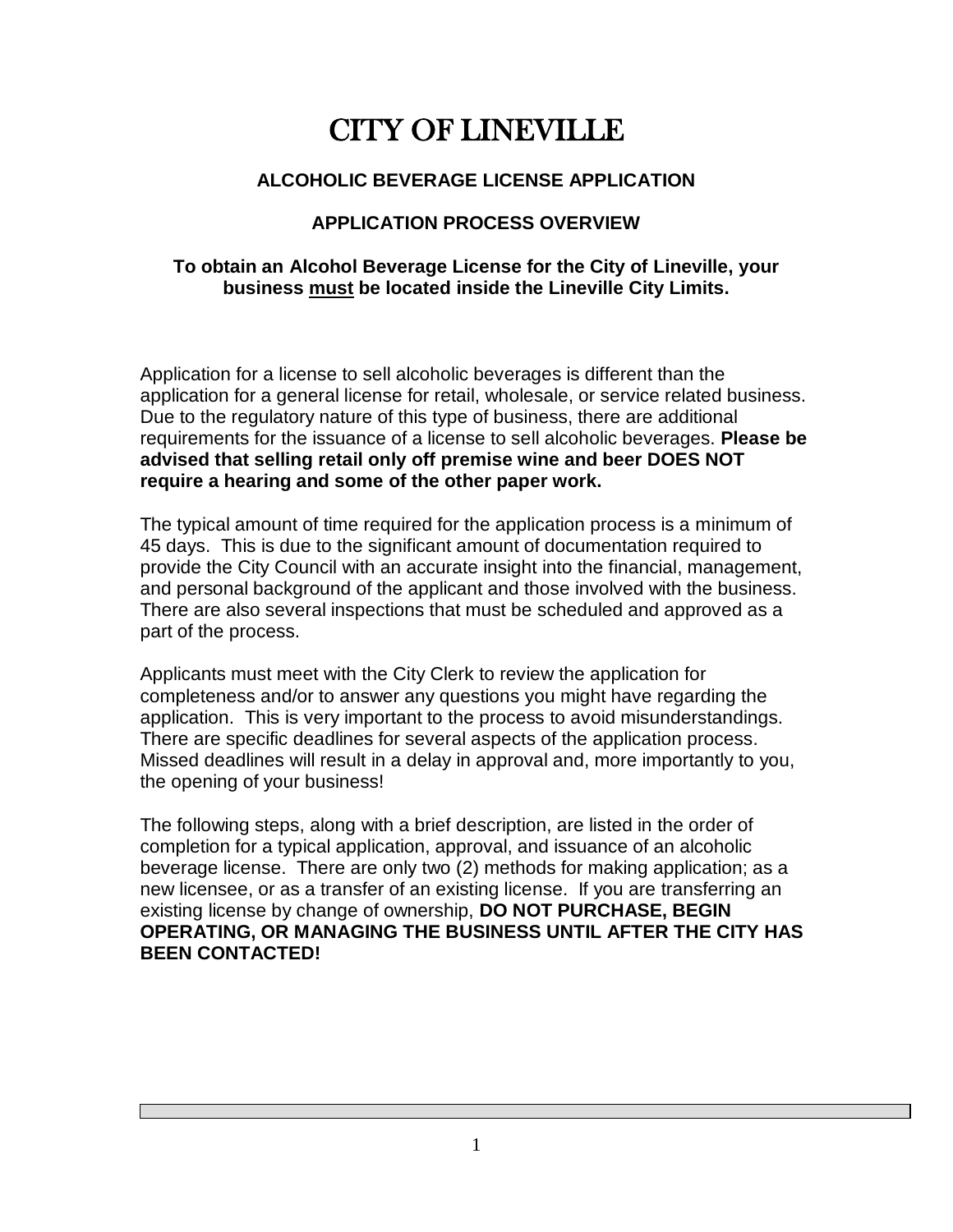**Step 1. Verification of Zoning** - Applicant must confirm that current zoning ordinance supports the intended use of the property. A copy of the legal description and most recent survey or plot plan for the address of the proposed business is required for this step.

**Step 2. ABC Application** – Prior to making application with the City of Lineville, you must apply with the State Alcoholic Beverage Control (ABC) Board. You may call the Calhoun County Office at (256) 237-3211, to schedule an appointment with the local ABC Agent to begin their application process.

**Step 3. City Application Overview & Release** – Upon the verification of zoning, and ABC Application Process, an application package for Lineville Alcohol Beverage License is released for completion. Forms are available in the City Clerk's office. A meeting must be scheduled with the City Clerk and Building Inspector, (256) 396-2581, to go over the application and any specific requirements for your business.

**Step 4. Departmental Approvals** – It is the responsibility of the applicant to contact the Building, Fire and Health Departments to schedule the necessary inspections. All approvals by the council are contingent upon satisfactory department approvals. **(Form 2 and Form 3)**

**Step 5. Background Investigation** – All persons with any financial, operational, or management interest in the proposed business will be listed on the application. As part of the application process, a criminal background search is performed with the history provided for review by the Lineville Police Department. Review will generally require at least fourteen (14) days.

**Step 6. Return Completed Application to City Clerk** – The completed application, is returned and submitted for consideration. At this time, the applicant pays an application fee and any costs associated with the public notice.

**Step 7. Public Hearing** – After the City Council has reviewed the application, the City Clerk will notify the applicant to schedule a time and date for the required Public Hearing.

**Step 8. Public Hearing and City Council Consideration** –The Council meets on the first and third Monday of each month. The City Council will conduct the Public Hearing, as scheduled, and then consider the application for their vote. Any approval given is contingent upon satisfactory departmental approvals by Building, Fire, and Health (if applicable). There are several critical deadlines associated with this step, and these will be discussed when the application is received.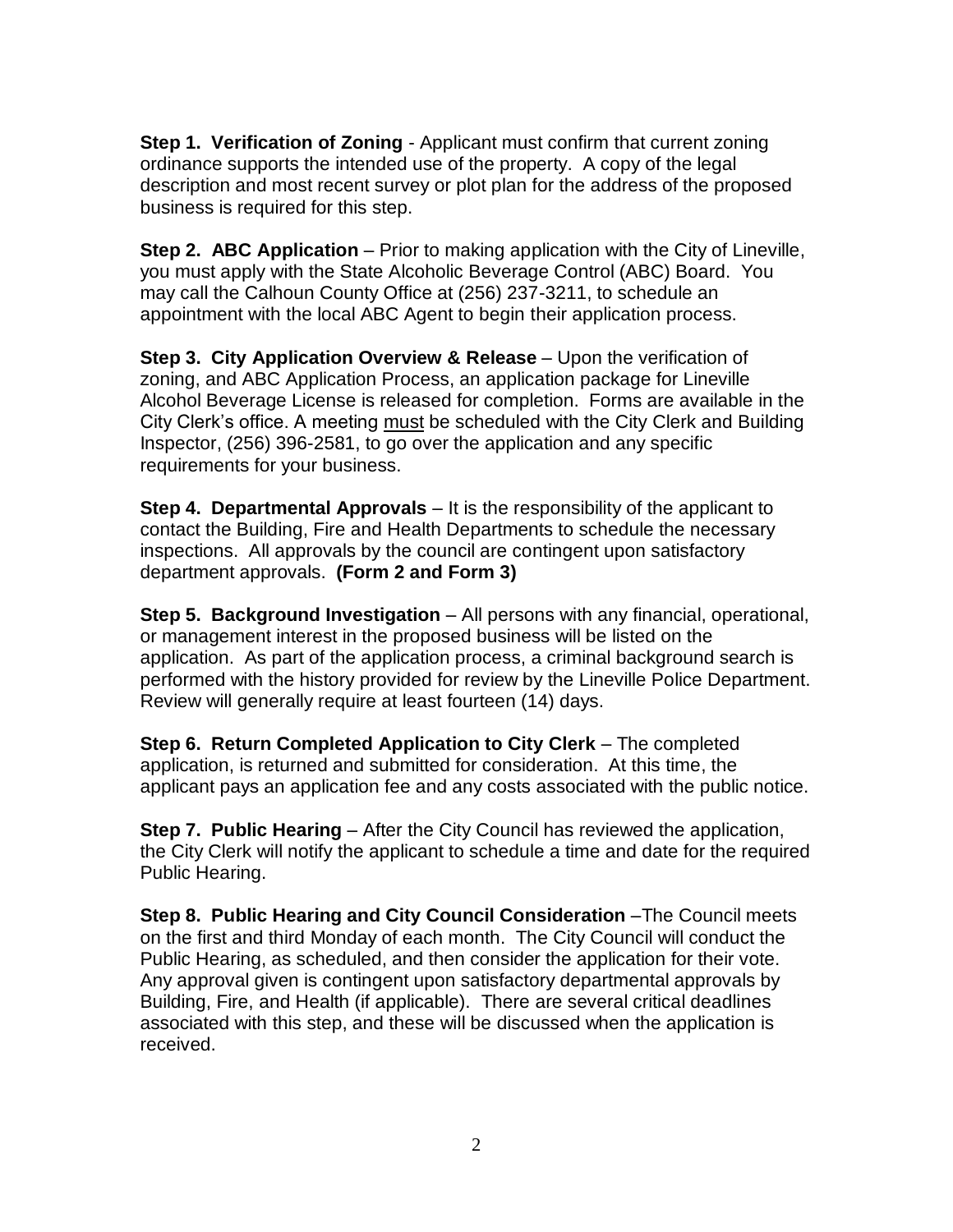**Step 9. Release of Approval** – Upon receiving all approvals, the City Clerk will review the file and authorize the release of the City's approval to the local representative of the State of Alabama Alcoholic Beverage Control (ABC) Board.

**Step 10. Presentation of ABC License and Issuance of City License** – Upon releasing the City's approval of your business for sales of alcoholic beverages, the State ABC Board will issue their License. (The ABC Board has an entirely separate application process that should be simultaneous with this application.) The ABC License must be presented to the City Clerk's Office. The City will also issue separate licenses for other business activities dependent upon the exact nature of your business (e.g., restaurant, grocery, etc.).

COSTS ASSOCIATED WITH ALCOHOLIC BEVERAGE LICENSING APPLICATION:

CITY OF LINEVILLE APPLICATION FEE: **\$150.00** (Non-refundable)

IF YOU SHOULD HAVE ANY QUESTIONS, PLEASE CONTACT THE CITY CLERK AT (256) 396-2581

| <b>IMPORTANT PHONE NUMBERS AND CONTACTS:</b> |
|----------------------------------------------|
|----------------------------------------------|

| City Clerk                           |
|--------------------------------------|
| Fire Department                      |
| Zoning and Building Department       |
| <b>Police Department</b>             |
| <b>Clay County Health Department</b> |
|                                      |

 $(256)$  396-2581 Rusty Taylor  $(256)$  396-6421

 $(256)$  396-2581 Cynthia Harris  $(256)$  396-2581 Chief Bill Johnson  $(256)$  396-2633 Monty Giddens

**IT IS THE APPLICANT'S RESPONSIBILITY TO CONTACT THE HEALTH DEPARTMENT (if applicable) FOR THE NECESSARY INSPECTIONS REQUIRED FOR THE ALCOHOL LICENSE.**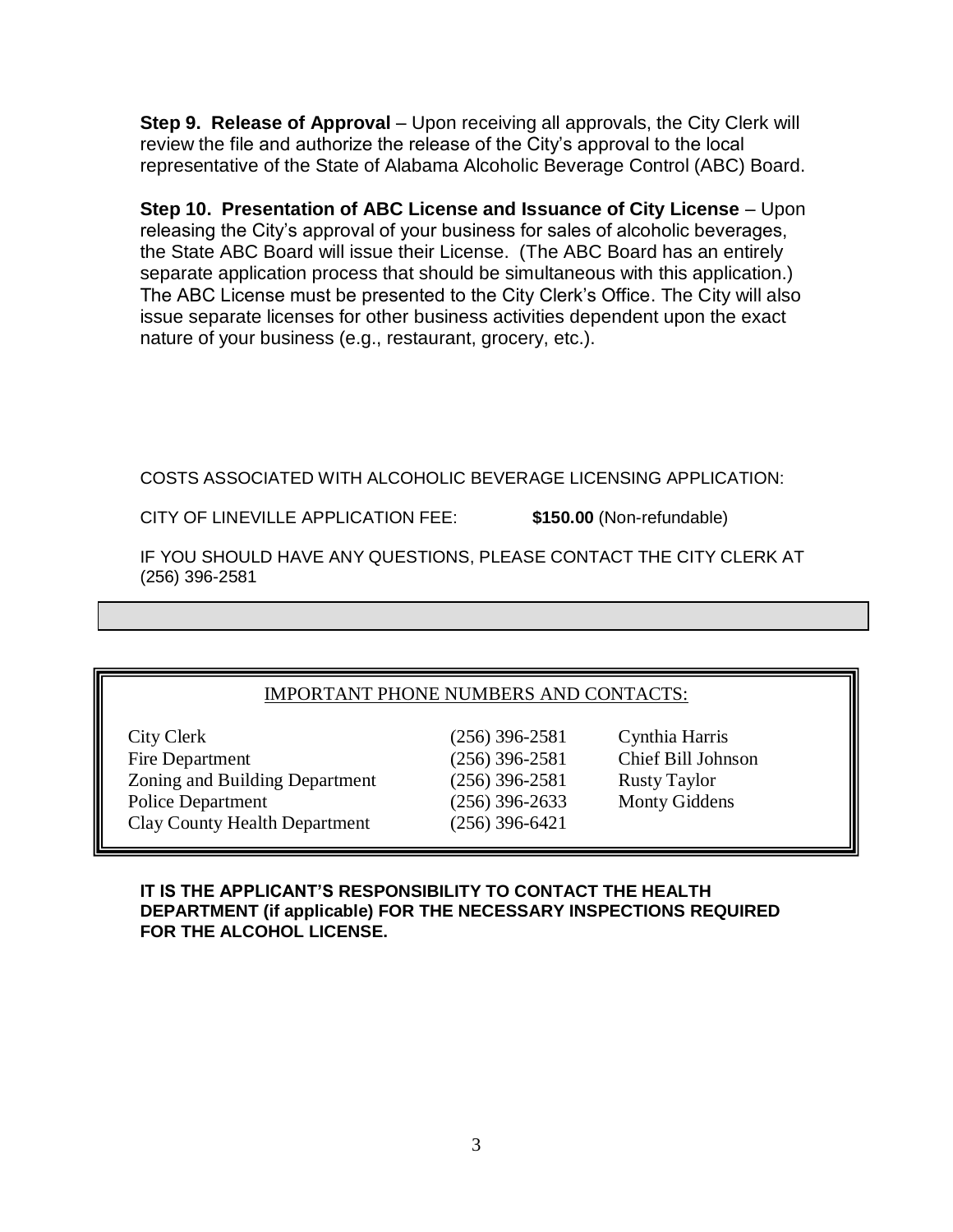# CITY OF LINEVILLE

# ALCOHOLIC BEVERAGE LICENSE APPLICATION

<del>▁</del>▁▗▊▁▁▁▁▖▋▖▁▁▁▗▊▖▁▁▁▗▊▖▂▁▖▖▊▖▂▁▖▏▊▖▁▁▁▖▋▖▁▁▁▗▋▖▁▁▖▁▋▖▁▁▁▎▁▌▖▁▁▎▁▎▁▁▎▁▁▎▁

#### **\*\*\* CONFIDENTIAL \*\*\***

Date of Application: \_\_\_\_\_\_\_\_\_\_\_\_\_\_\_\_\_\_\_\_\_\_\_\_\_\_\_\_\_\_\_\_\_\_\_\_\_\_\_\_\_\_\_\_\_

 **Application No\_\_\_\_\_\_**

☐ New ☐ Transfer

#### **Check the following Licenses for which you are applying:**

| Beer Wholesale                       | Retail Table Wine (On-premises)    |
|--------------------------------------|------------------------------------|
| Table Wine Wholesale                 | Retail Beer (On-premise)           |
| Retail Beer (Off-premises)           |                                    |
| Special Retail (On-premise)          | Special Events Retail (On-premise) |
| Private Club Retail Liquor (Class I) | Retail Liquor (Class I)            |
| Manufacturer                         |                                    |
| <b>Retail Liquor (Off-premises)</b>  | Restaurant Retail Liquor (Class I) |
| Retail Table Wine (Off-premises)     |                                    |

#### **SECTION I. APPLICANT INFORMATION.**

| 2. Date of Birth: ___________________                   |                    |                                       |                    |
|---------------------------------------------------------|--------------------|---------------------------------------|--------------------|
|                                                         |                    |                                       |                    |
| Phone No.: ________________________                     |                    |                                       |                    |
| Social Security No.: ________________________           |                    |                                       |                    |
| 3. Type of Ownership: _______ Individual<br>Corporation | <b>Association</b> | <u> 1986 - Jan Barbara III, martx</u> | Partnership<br>LLC |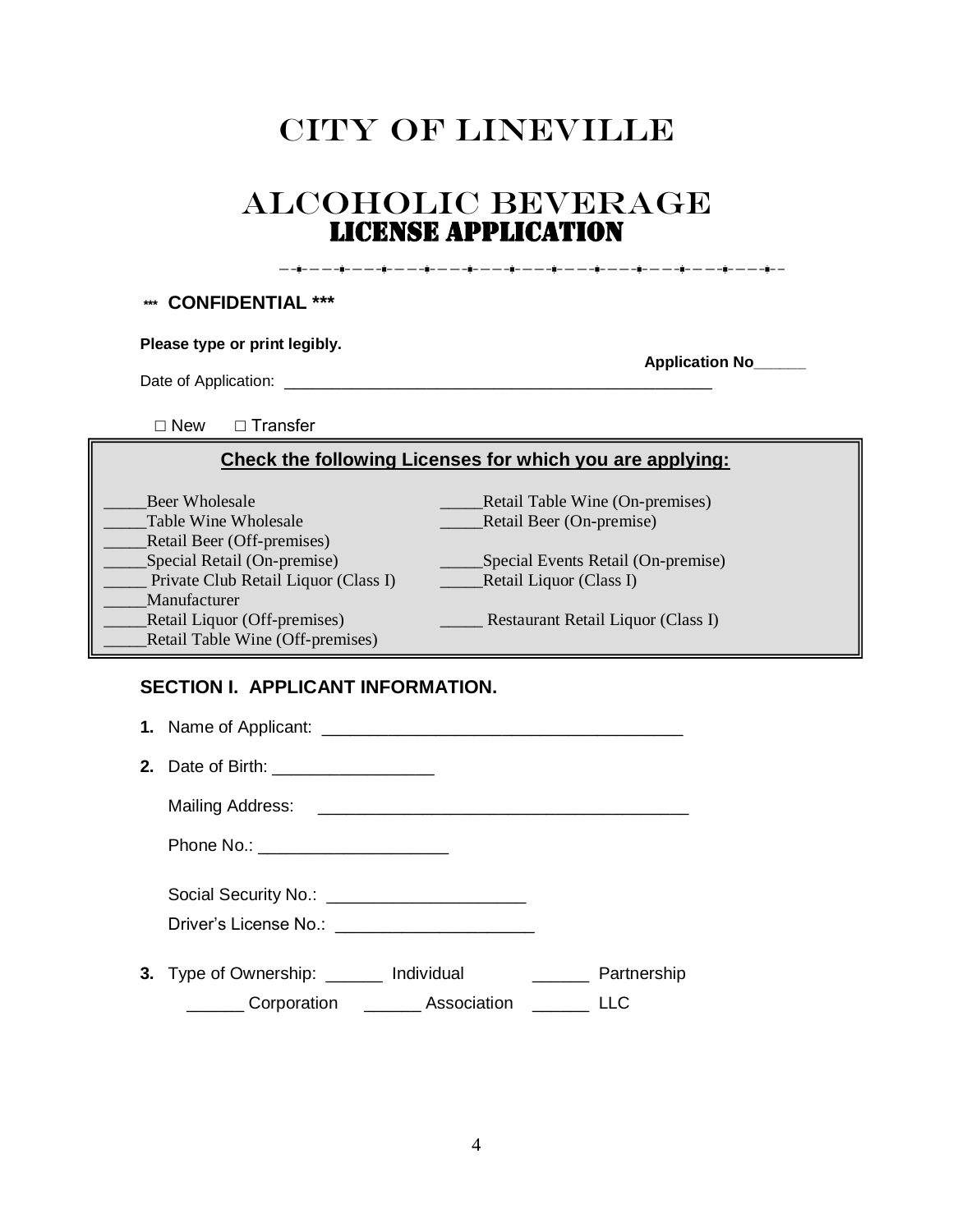- **4.** Corporation or LLC Name:
- **5.** Names and Addresses of Partners, Members, Officers, or Directors: *(Attach a separate sheet if necessary.)*

\_\_\_\_\_\_\_\_\_\_\_\_\_\_\_\_\_\_\_\_\_\_\_\_\_\_\_\_\_\_\_\_\_\_\_\_\_\_\_\_\_\_\_\_\_\_\_\_\_\_\_\_\_\_\_\_

**List the following for individuals, partners and members, association, corporate officers, etc. for the past ten (10) years. (Attach separate sheet, if necessary)** 

| <b>NAME</b> | <b>TITLE</b> | <b>DATE OF</b><br><b>BIRTH</b> | <b>CURRENT</b><br><b>ADDRESS</b> | <b>SSN</b> |
|-------------|--------------|--------------------------------|----------------------------------|------------|
|             |              |                                |                                  |            |
|             |              |                                |                                  |            |
|             |              |                                |                                  |            |
|             |              |                                |                                  |            |
|             |              |                                |                                  |            |
|             |              |                                |                                  |            |
|             |              |                                |                                  |            |
|             |              |                                |                                  |            |
|             |              |                                |                                  |            |
|             |              |                                |                                  |            |
|             |              |                                |                                  |            |
|             |              |                                |                                  |            |
|             |              |                                |                                  |            |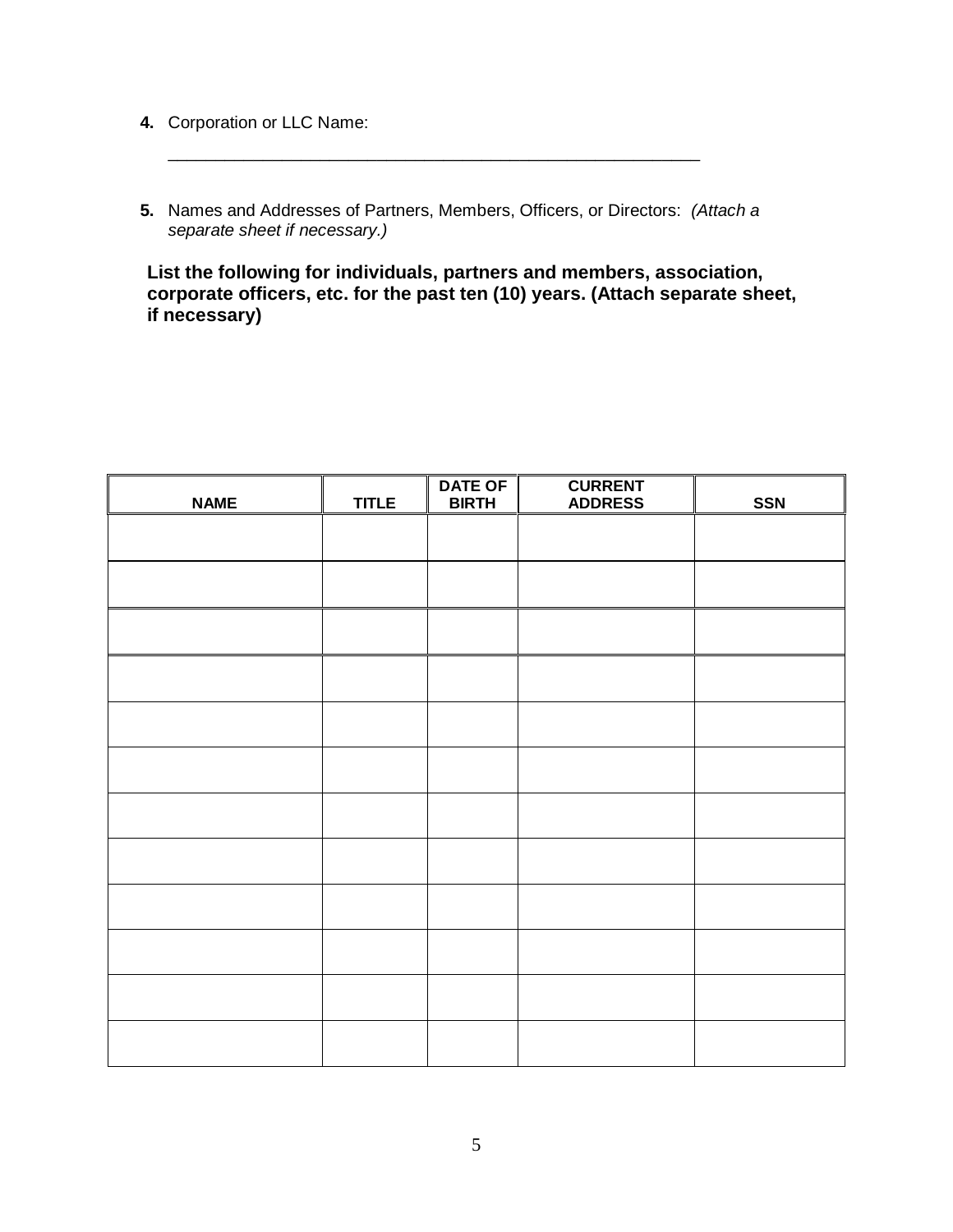| Fee Schedule: Must be paid in order to sell or offer to sale to a consumer, or<br>to serve or dispense for reward to a consumer, or to offer to serve or dispense for<br>reward to a consumer, or have in possession or custody for any such purpose in the<br><b>City of Lineville</b> | <b>Alcohol License Fee</b> |
|-----------------------------------------------------------------------------------------------------------------------------------------------------------------------------------------------------------------------------------------------------------------------------------------|----------------------------|
| RETAIL LIQUOR LICENSE - CLASS II, PACKAGE STORE<br>(No one under 21 years of age admitted, no on-premises consumption in<br>package store)                                                                                                                                              | \$375.00                   |
| <b>LOUNGE RETAIL LIQUOR LICENSE - CLASS I</b><br>(No one under 21 years of age allowed to consume)                                                                                                                                                                                      | \$150.00                   |
| <b>RESTAURANT RETAIL LIQUOR LICENSE</b><br>(Must serve food that requires utensils & eaten while seated)                                                                                                                                                                                | \$150.00                   |
| <b>RETAIL BEER LICENSE (ON PREMISES)</b><br>Must have Lounge Retail Liquor License Class I                                                                                                                                                                                              | \$75.00                    |
| <b>RETAIL BEER LICENSE (OFF PREMISES)</b>                                                                                                                                                                                                                                               | \$75.00                    |
| <b>RETAIL TABLE WINE LICENSE (ON PREMISES)</b><br>Must have Lounge Retail Liquor License Class I                                                                                                                                                                                        | \$75.00                    |
| <b>RETAIL TABLE WINE LICENSE (OFF PREMISES)</b>                                                                                                                                                                                                                                         | \$75.00                    |
| <b>SPECAIL EVENTS RETAIL LICENSE</b><br>Not to exceed 7 days (any one of the following: beer, liquor or wine or all)<br>Note: Must apply 120 days in advance of date needed.                                                                                                            | \$75.00                    |
| <b>WHOLESALE TABLE WINE ONLY</b>                                                                                                                                                                                                                                                        | \$275.00                   |
| <b>WHOLESALE BEER ONLY</b>                                                                                                                                                                                                                                                              | \$275.00                   |
| Private Club - Must have Lounge Retail Liquor License Class I                                                                                                                                                                                                                           | \$150.00                   |
| <b>Manufacturing</b>                                                                                                                                                                                                                                                                    | \$250.00                   |
|                                                                                                                                                                                                                                                                                         |                            |
| ** All Fees are subject to change                                                                                                                                                                                                                                                       |                            |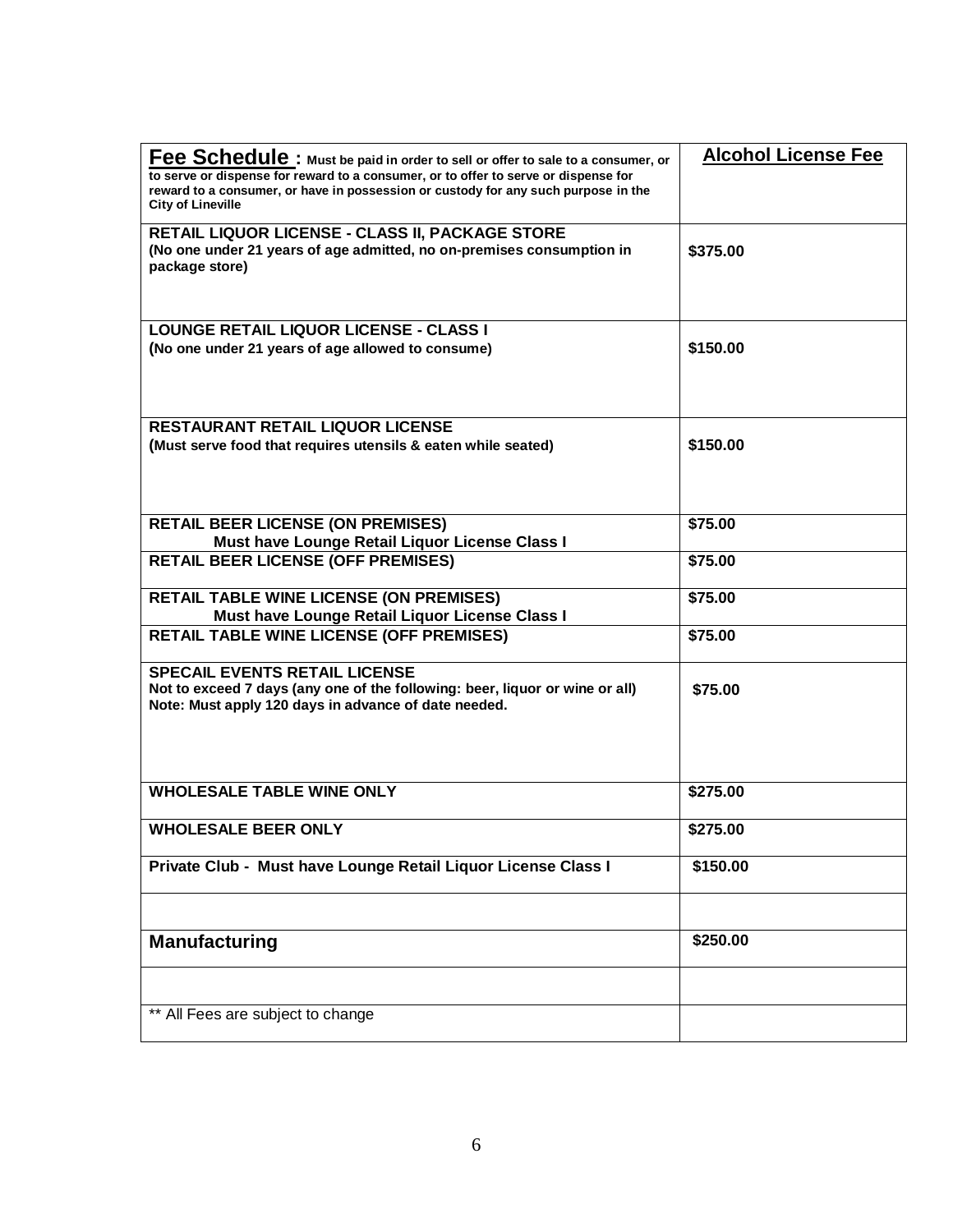## **I. BUSINESS INFORMATION**

**Answer all questions completely and accurately. If additional space is needed, attach a separate sheet.**

- **1. Indicate the name under which the business is to be operated:**
- **2. Physical address of business:**
- **3. If you are purchasing an existing business, please indicate the name and City of Lineville license type and license number for that business and length of time business was at this location:**

**4. Are you currently operating a business at this location? \_\_\_\_\_\_\_\_\_\_\_\_ If so, please indicate the name of the business, type of business, and the length of time you have been operating.**

- **5. Are you currently a member in good standing of the Responsible Vendor Program of the State of Alabama?**
- **6. If you are not currently a member, do you plan on participating in the Responsible Vendor Program?**
- **7. Have you or your business ever been "decertified" from the Responsible Vendor Program?**
- **8. What policies or procedures do you have in place or plan to execute concerning sale of alcoholic beverages?**
- **9. Are there currently people consuming alcohol in close proximity to your establishment and if so, how do you plan to prevent this problem?**
- **10. Are there currently minors routinely in your establishment and if so, how do you plan to prevent sales to minors from becoming a problem?**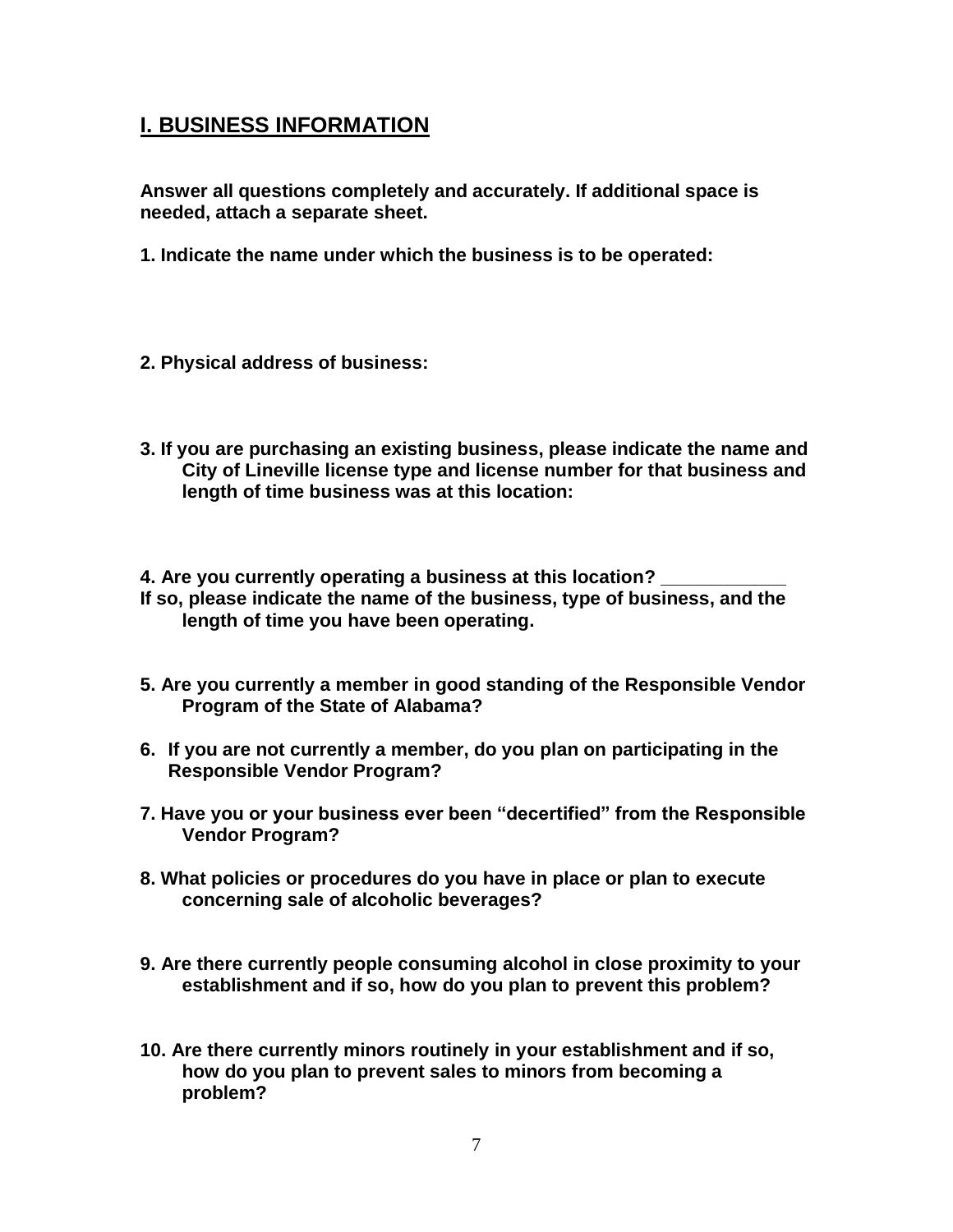**11. Are you aware of any opposition to this license being issued?** 

**If so, please describe.**

**\_\_\_\_\_\_\_\_\_\_\_\_**

- **12. Has this APPLICANT(s), Manager, etc. ever applied for and been refused a State or City permit or license, or had a permit or license suspended or revoked by a State or City authority? If so, please describe completely.**
- **13. Has an alcoholic beverage license ever been suspended, revoked, or denied to anyone at the location for which this application is submitted? If so, please describe completely.**
- **14. Have you or one of your employees ever been charged with a violation of the Alcoholic Beverage Control Laws of the State of Alabama or any State or Municipality?**
- **If yes, explain the circumstances, And what corrective action, if any, was taken at the result of the charge?**

### **II. LOCATION INFORMATION**

- **15. Physical Address of Business:**
- **16. Indicate the name under which the business is to be operated:**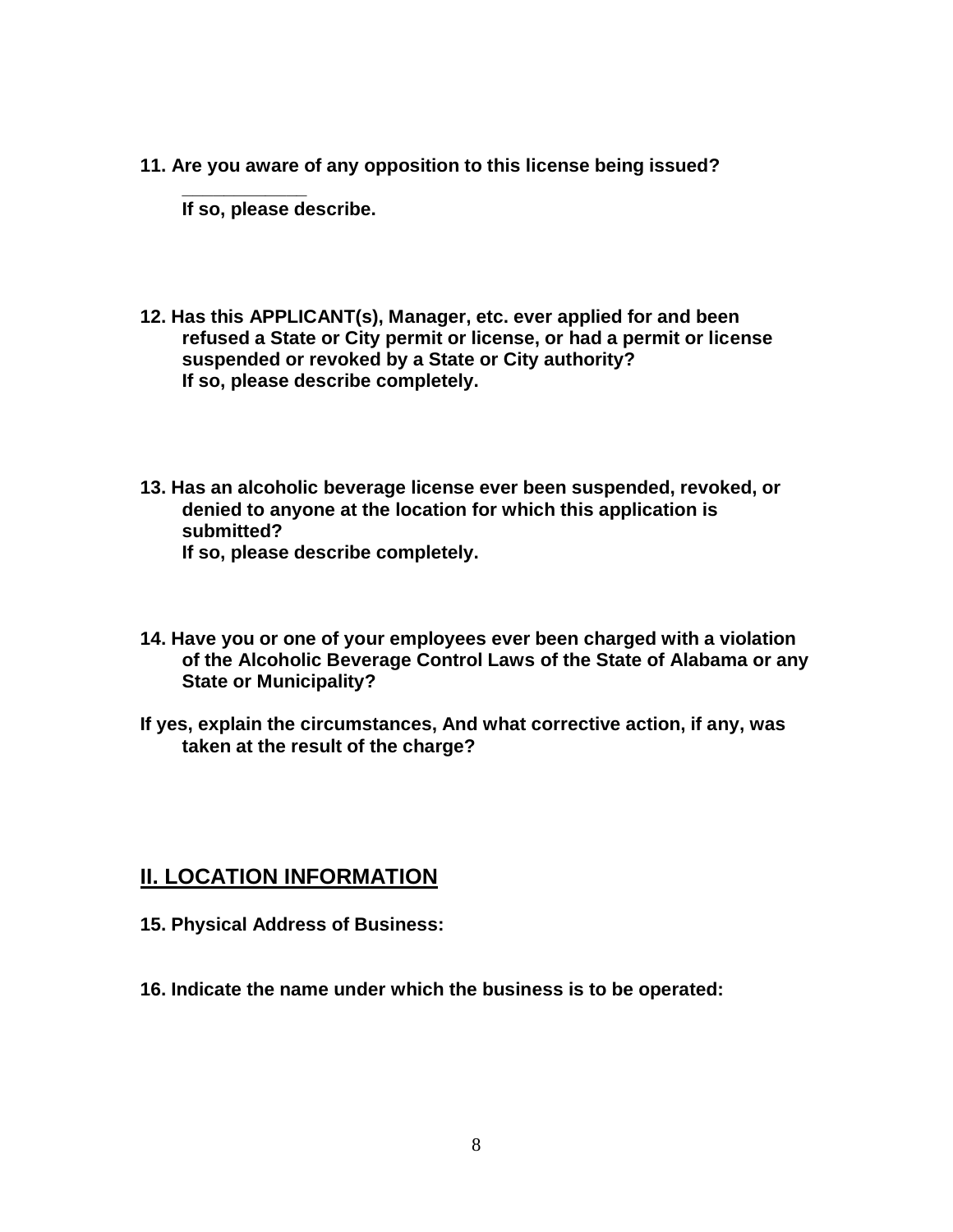- **17. Detailed description of the primary business to be operated from this location:**
- **18. Will any building renovations, remodeling, or repairs be completed prior to opening your business at this address? \_\_\_\_\_\_\_\_\_\_\_\_ If so, please describe the nature and extent of this work.**
- **19. Does the APPLICANT(s) own the property listed in the above address? If so, is a copy of the recorded deed attached?**
- **20. Does the APPLICANT(s) have a contract to purchase the property? If so, is a copy of the sales contract attached?**
- **21. Does the APPLICANT(s) lease the property? \_\_\_\_\_\_\_\_\_\_If so, is a copy of the lease agreement attached?**
- **22. What is the name, address, and contact phone number of the property owner/lessor?**
- **23. What are your planned hours of operation?**
- **24. How many marked parking spaces, on premises, are available for customers?**
- **25. What is the total number of square feet of floor space in the retail area?**
- **26. How many restrooms are available?**
- **27. How many are A. D. A. (American Disabilities Act) accessible?**
- **28. Approximately what distance is the nearest residence from your business?**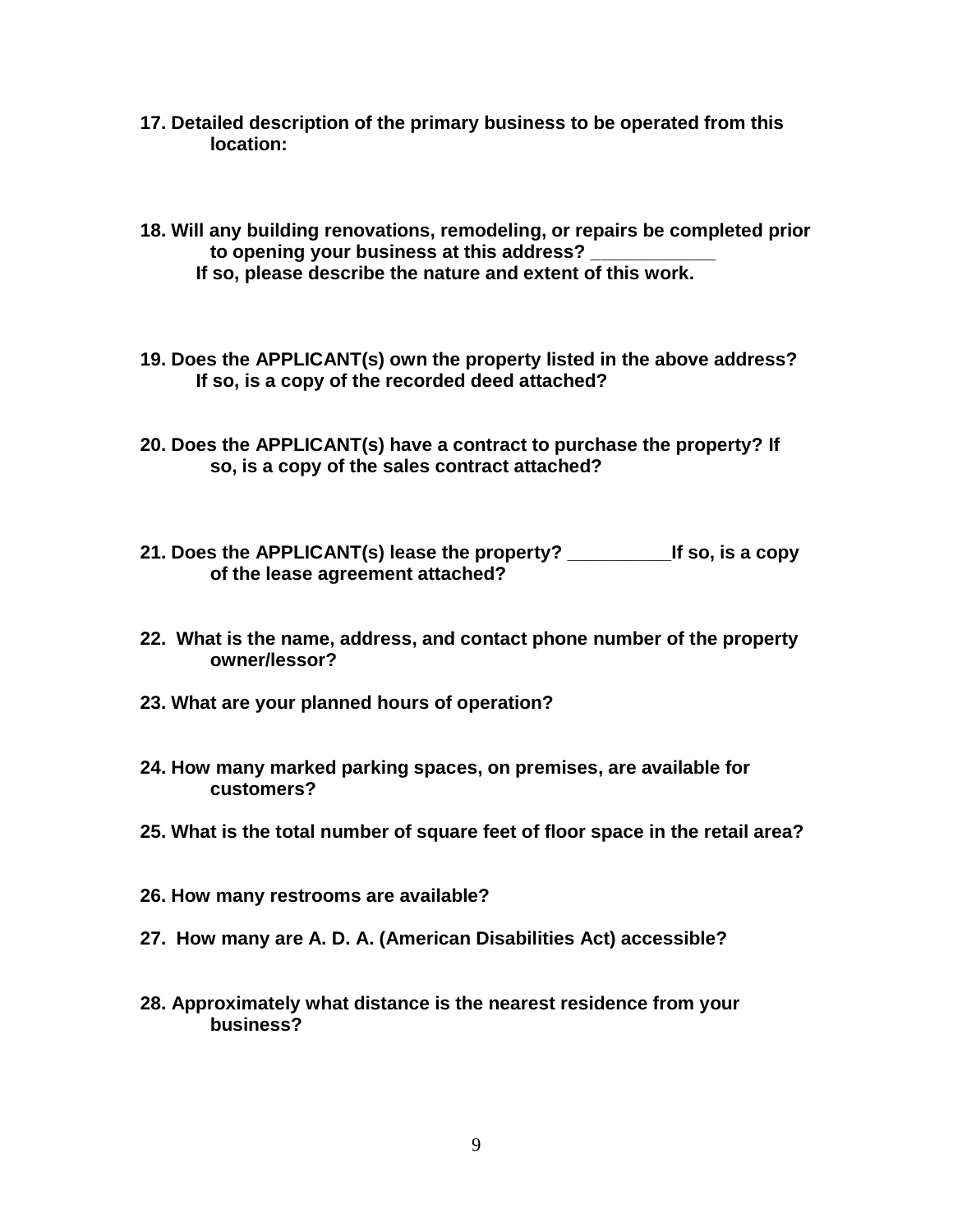**III. RESTAURANT** (Complete this section only if applicable to your business) \*\***Submit menu and floor plan of the restaurant with application\*\***

**29. What is the total number of square feet of floor space in the dining room?**

**30. Indicate the maximum capacity of persons who can be seated at tables or booths at any one time in the dining room**

**31. Is the food preparation area separate but adjoining the dining room?**

**32. How frequently will meals be offered to the public? (e.g., daily, twice daily, continuously)**

**33. Does the premises have a fully equipped and operational kitchen and storage equipment necessary to prepare on premises all of the items listed on the submitted menu?**

**IV. HOTEL / MOTEL** (Complete this section only if applicable to your business)

**34. Indicate the total number of fully equipped rooms available for transient lodging.**

**35. Does the APPLICANT own, operate, or lease dining facilities within this location? If so, please describe.**

**36. Indicate the square footage of the dining facilities.**

**37. Indicate the maximum capacity of persons who can be accommodated at one time in the dining space.**

**38. Is the food preparation area separate but adjoining the dining space?**

**V. LOUNGE** (Complete this section only if applicable to your business)

**39. Do you allow dancing? Is music or live entertainment provided?**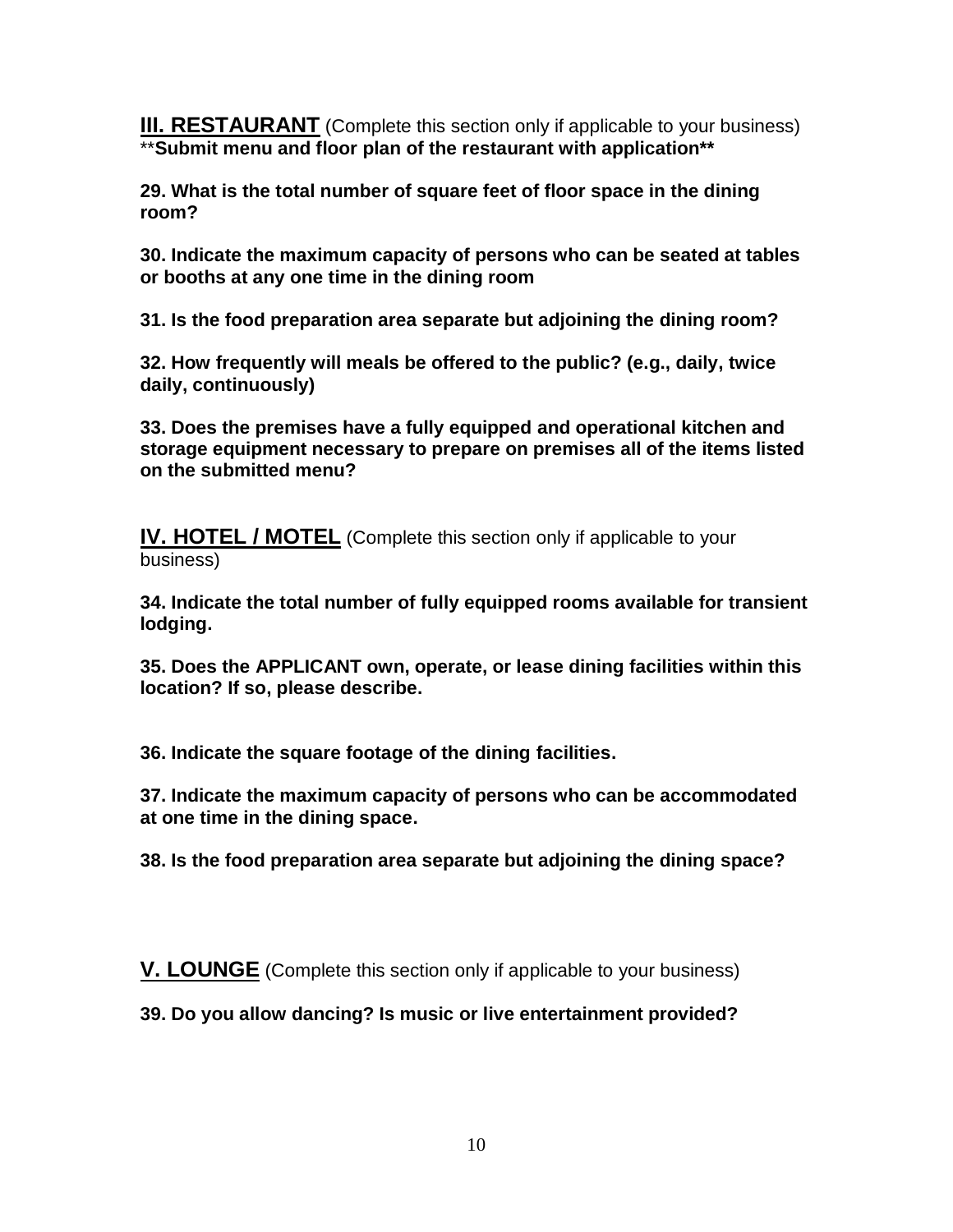## **VI. CLUB LIQUOR LICENSE – CLASS I & II**

(Complete this section only if applicable to your business)

\*\***Submit a copy of application for membership, current membership list, current articles of incorporation and by-laws\*\***

- **40. Does the Club charge and collect dues from members?**
- **41. How many paid-up members are there in the Club?**
- **42. Are regular meetings held? If so, when? Is business conducted through officers regularly elected?**
- **43. Who are the current officers and members of the Club's Board of Directors? (Attach additional sheet if necessary)**
- **44. Are members admitted by written application, investigation, and/or ballot?**
- **45. For what purpose is the Club organized and operated: Social? Patriotic? Political? Athletic?**
- **46. Does the property used, as well as the advantages of membership, belong to all the members?**
- **47. Does the operations of the club benefit any individual members, officers, directors, agents or employees of the Club rather than to the benefit of the entire membership?**

### **VII. SPECIAL RETAIL/SPECIAL EVENTS RETAIL LICENSE**

(Complete this section only if applicable to your business)

- **48. Is event more than seven days? If not, what is the start and end date?**
- **49. Location of event:**
- **50. Detailed description of event:**

**\*\*\*NOTE: THE CITY RESERVES THE RIGHT TO REQUEST FURTHER OR ADDITIONAL INFORMATION.**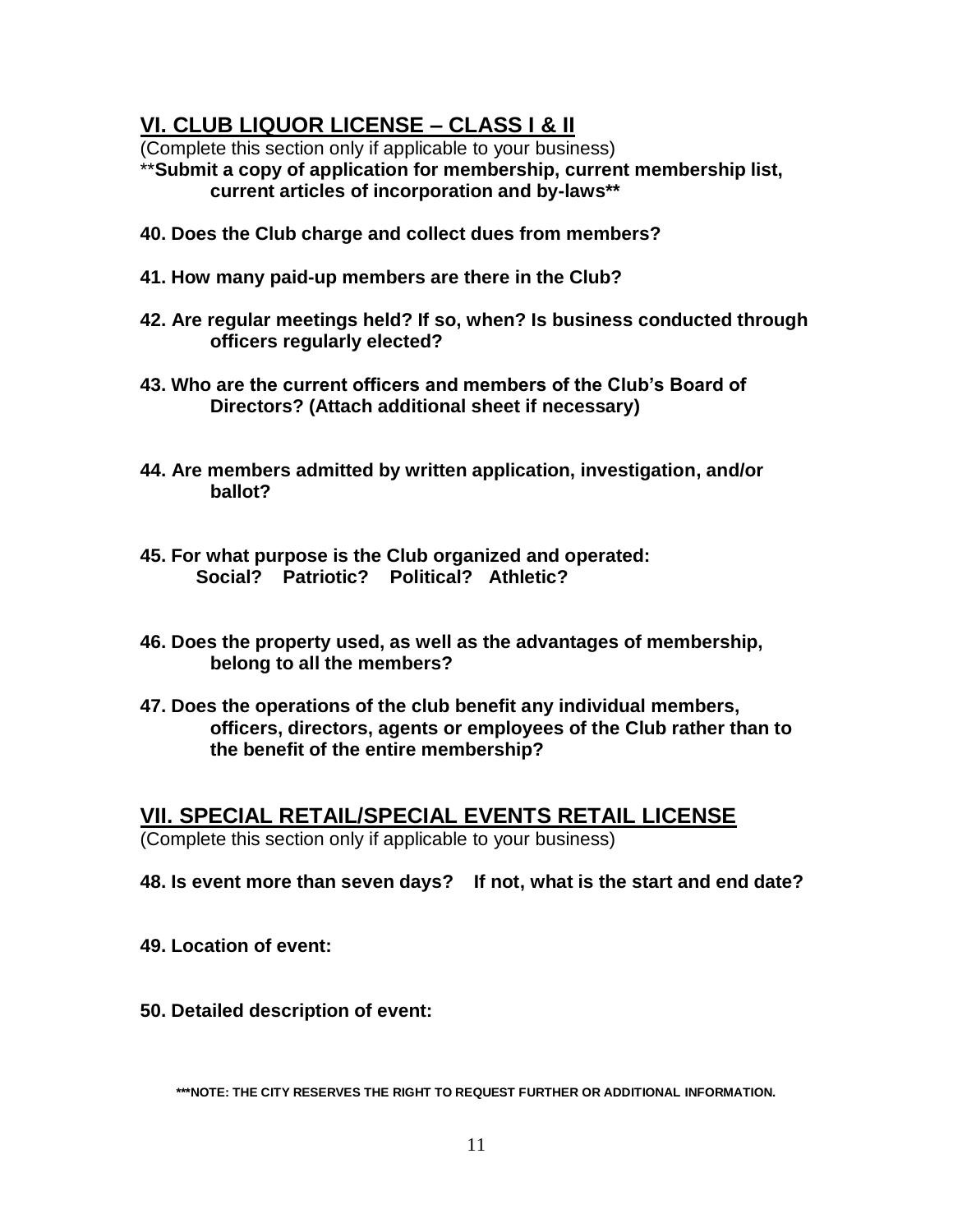#### **CRIMINAL HISTORY.** *(All applicants MUST complete this section.)*

1. The applicant and all other parties listed hereby authorize the Lineville Police Department to furnish the governing body of the City of Lineville with any and all information concerning them as relates to their criminal history and general reputation and character. Information of a confidential and privileged nature may be included in this investigation and report as determined through a search of City, State, National and Federal law enforcement records. This information will be used by the City of Lineville to determine qualifications for obtaining an alcoholic beverage license by the applicant.

I / we understand our rights under Title 5, United States Code, Section 552A, including the Privacy Act of 1974, and willingly waive those rights with the understanding that any information collected will be used by the City of Lineville in conjunction with alcoholic beverage licensing procedures. I / we hereby release the City of Lineville, its agents, employees, and governing body from any liability or damage which may result from the investigation into my/our criminal history. The applicant acknowledges that each party named has been informed of the contents of this application and has authorized the applicant to sign and execute such waiver on their behalf. The applicant agrees to hold the City of Lineville, its agents, employees, and governing body harmless from any damages arising out of any disclosures of any information arising from investigation of criminal history or of any part of this application relating to the applicant or any other persons named herein.

Signed:  $\Box$ 

Date: \_\_\_\_\_\_\_\_\_\_\_\_\_\_\_\_\_\_\_

Title/Position:

\_\_\_\_\_\_\_\_\_\_\_\_\_\_\_\_\_\_\_\_\_\_\_\_\_\_\_\_\_\_\_\_\_\_\_\_\_\_\_\_\_\_\_\_\_\_\_\_\_\_\_\_\_\_\_\_\_\_\_\_\_\_\_\_\_ (Must be signed by a principle applicant or authorized officer, if corporate entity.)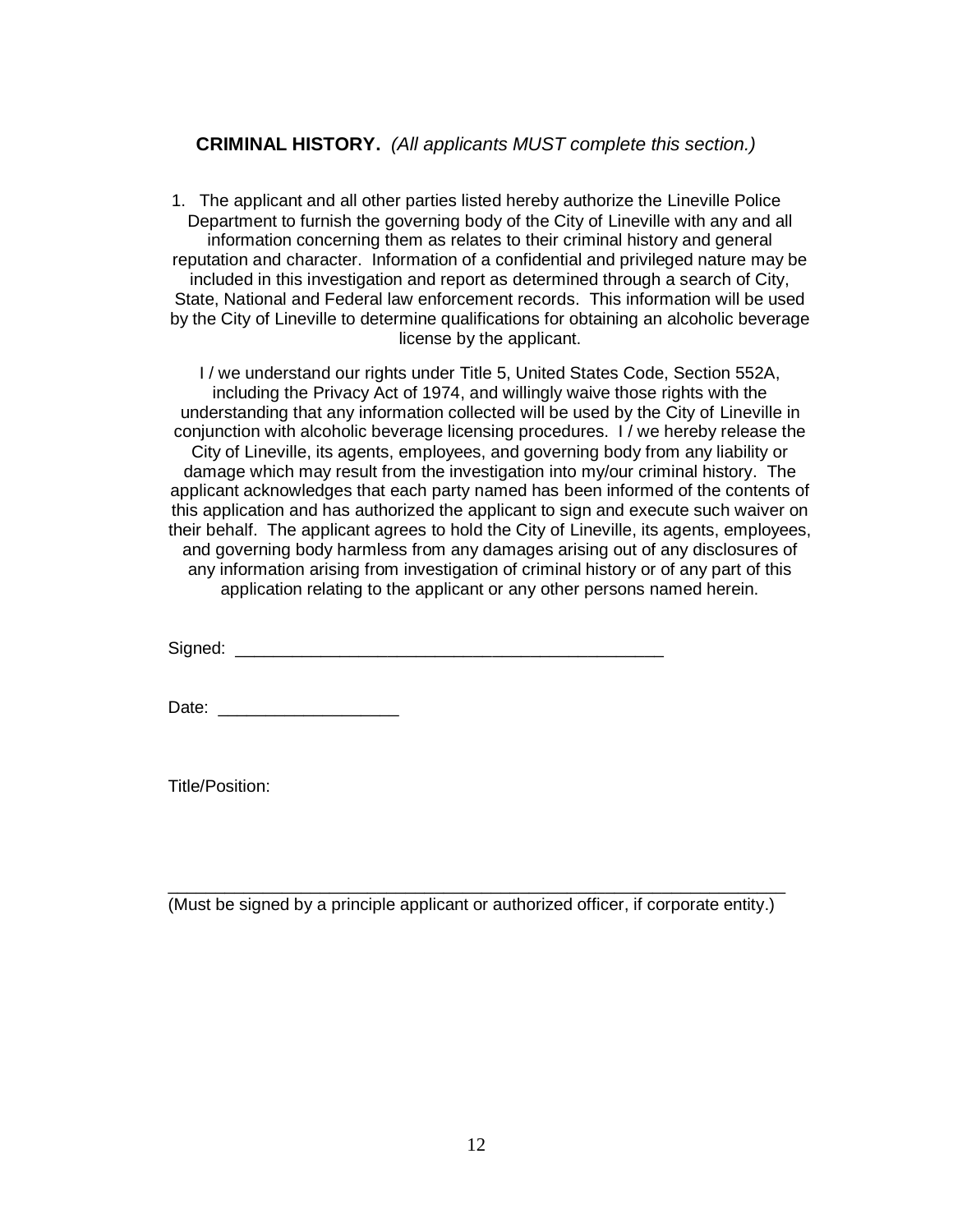#### **AFFIRMATION.** (This Section MUST be completed and notarized.)

The undersigned agree, if a license is issued as hereinabove for, to comply at all times with and to fully observe all the provisions of the Alabama Beverage Control Act, as appears in Code of Alabama, Title 28, all laws of the State of Alabama and Ordinances of the City of Lineville relative to the handling of alcoholic beverages. The undersigned, if issued a license as herein requested, further agrees to obey all rules and regulations promulgated by the Board and the Municipal Ordinance of the City of Lineville relative to all alcoholic beverages. The undersigned, if issued a license as herein requested, also agrees to allow and hereby invites duly authorized agents of the Alabama Alcoholic Beverage Control Board and any duly commissioned law enforcement officer of the State, County, or Municipality in which the licensed premises are located to enter and search without a warrant the licensed premises or any building owned or occupied by him in connection with, adjoining, or adjacent thereto, whether connected or not, and whether used by him as his private dwelling or not, at any time. The undersigned understands that should he or she violate any of the provisions of Code of Alabama, Title 28, or any of the rules and regulations of the Alcoholic Beverage Control Board, or the City of Lineville rules and Municipal Ordinances his license shall be subject to revocation. The undersigned understands that the City reserves the right to file for suspension, revocation, or an objection with the Alabama Alcoholic Beverage Control Board to a license renewal for failure to follow the Alcoholic Beverage Control Laws of the State of Alabama and the Rules and Municipal Ordinances of the City of Lineville or the creation of a nuisance. The undersigned further understands and agrees that no changes in the manner of operation, nature of owner, and no deletion or discontinuance of any services or facilities as described in this application will be allowed without prior written approval of the City of Lineville and the Alabama Alcoholic Beverage Control Board.

#### **I understand that by completing this application, I am requesting inspection of the premises by all applicable departments and agencies whose approval is or may be required to process this application. All code violations must be corrected prior to submission of the application to the City Council.**

Applicant for the Alcoholic Beverage license, requested by the foregoing applicant hereby swears or affirms that he or she has read said application and all the statements and facts set forth therein or in supporting documents are true and correct, and that, except as otherwise indicated herein, the applicant is the only person interested in the business for which license is requested.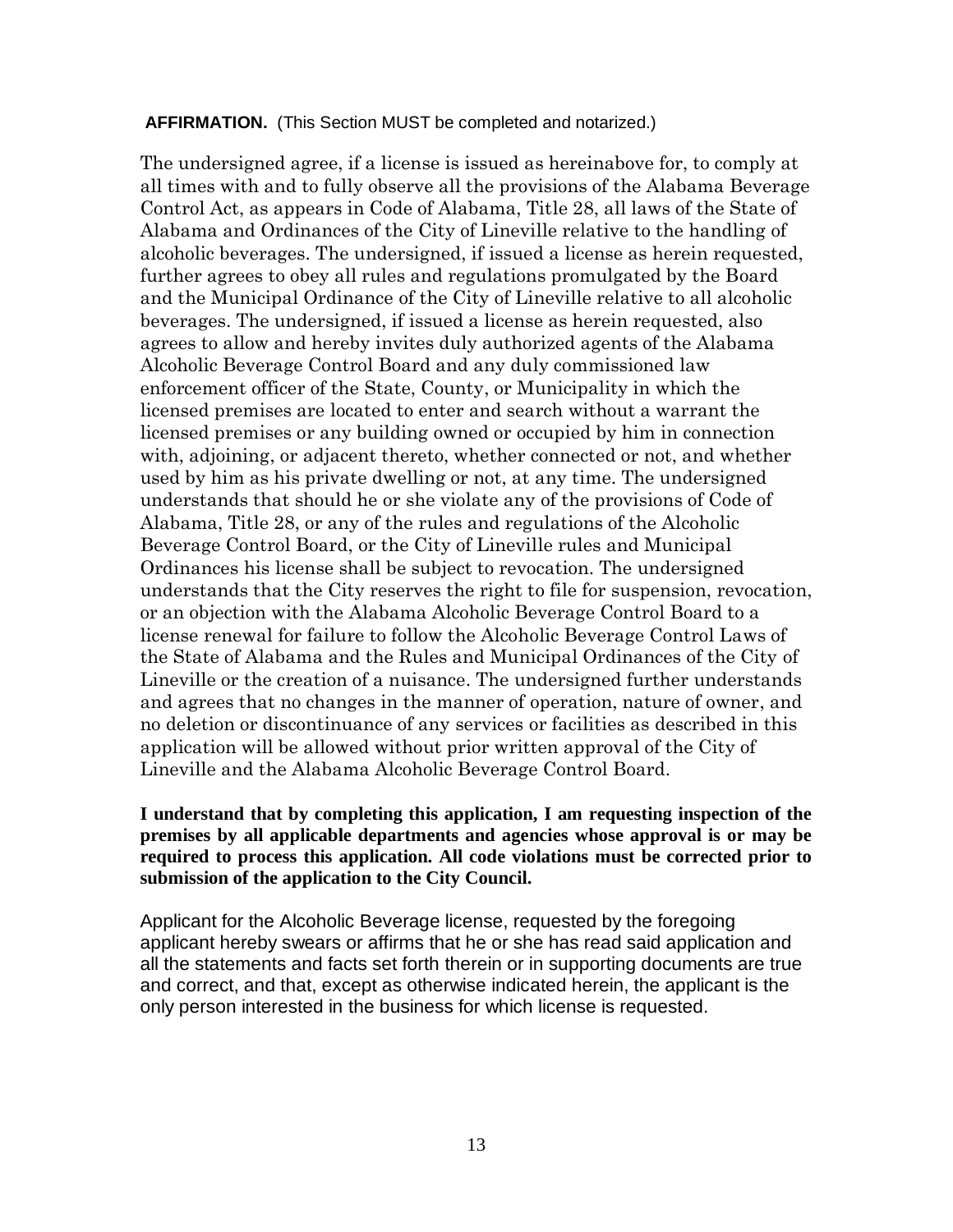# *Signature of Applicant(s)*

**State of Alabama Clay County** 

**I, \_\_\_\_\_\_\_\_\_\_\_\_\_\_\_\_\_\_\_\_\_\_\_\_\_\_\_\_\_\_\_, a Notary Public in and for the State at Large, hereby certify that, whose name is signed to the forgoing document, and Who is known to me, or Whose identify I proved on the basis of \_\_\_\_\_\_\_\_\_\_\_\_\_\_\_\_\_\_\_\_\_, or Whose identify I proved on the oath/affirmation of \_\_\_\_\_\_\_\_\_\_\_\_\_ , a credible witness to the signer of the above document and that being informed of the contents of the document, he/she executed the same voluntarily on the day the same bears date.** 

**Given under my hand and official seal this the \_\_\_\_\_\_\_\_\_\_ day of \_\_\_\_\_\_\_\_, 20\_\_\_\_.** 

**Notary Public \_\_\_\_\_\_\_\_\_\_\_\_\_\_\_\_\_\_\_\_\_\_\_\_\_\_\_\_\_\_\_\_\_\_\_\_\_\_\_\_**

**My Commission Expires:**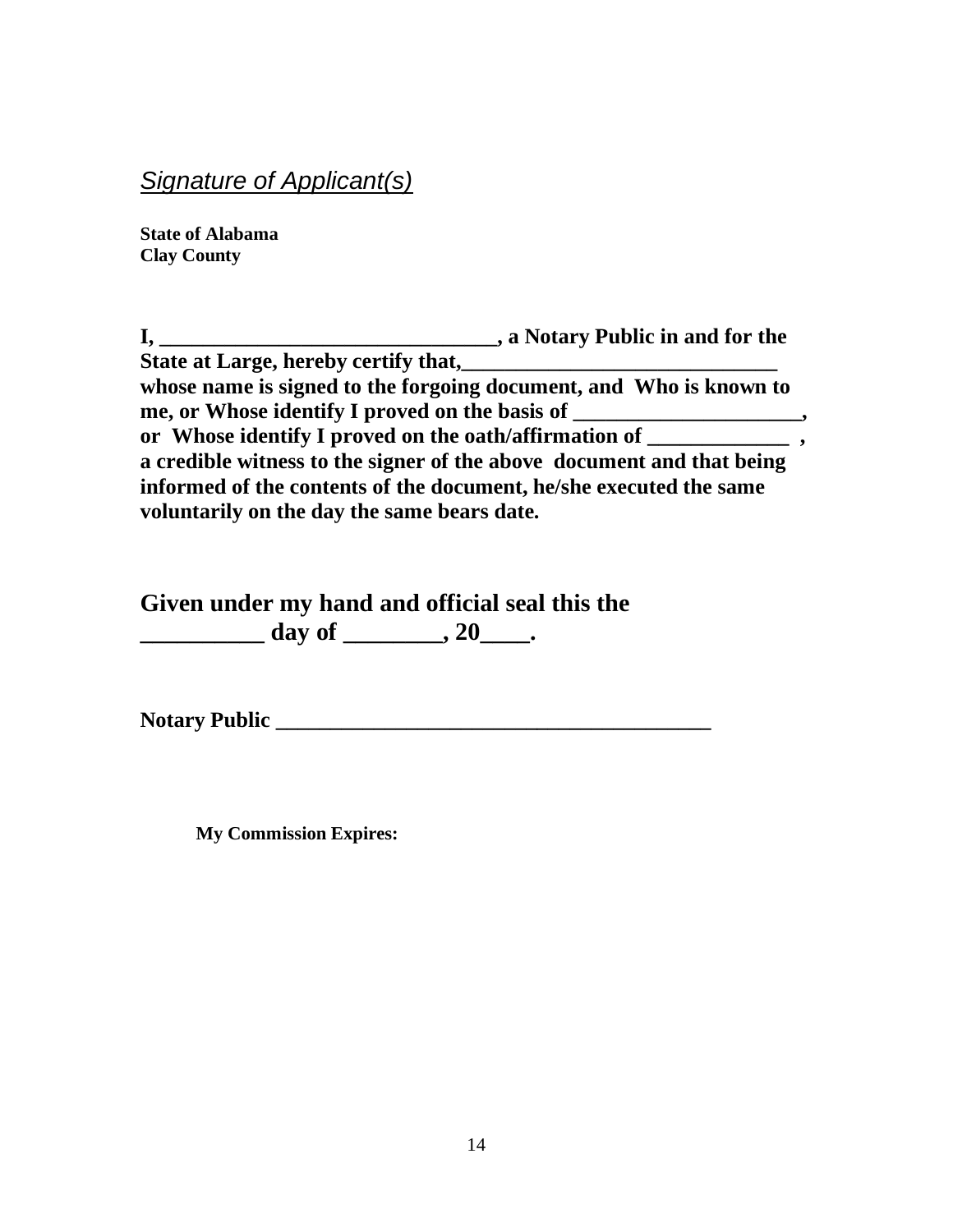#### **CITY OF LINEVILLE ALCOHOLIC BEVERAGES LICENSE APPLICATION APPLICANT CHECKLIST**

## **THE FOLLOWING LISTED ITEMS ARE TO BE INCLUDED BY ALL APPLICANTS AS ATTACHMENTS TO THE ALCOHOLIC BEVERAGE LICENSE APPLICATION:**

- **1. ZONING VERIFICATION from Building/Zoning Department.**
- **2. ACKNOWLEDGEMENT of receipt of Application and payment of application fees. (Form 1)**
- **3. COPIES OF THE LEASE OR SUBLEASE FOR THE BUSINESS LOCATION. This can be a proposed lease, with an executed lease to be submitted at a later date.**
- **4. ARTICLES OF INCORPORATION / PARTNERSHIP AGREEMENT.**
- **5. CERTIFICATION FROM BUILDING INSPECTOR (Form 2)**
- **6. CERTIFICATION FROM FIRE DEPARTMENT (Form 3)**
- **7. HEALTH DEPARTMENT CERTIFICATION, if applicable.**
- **8. MENU( if applicable) & LOCATION SKETCH**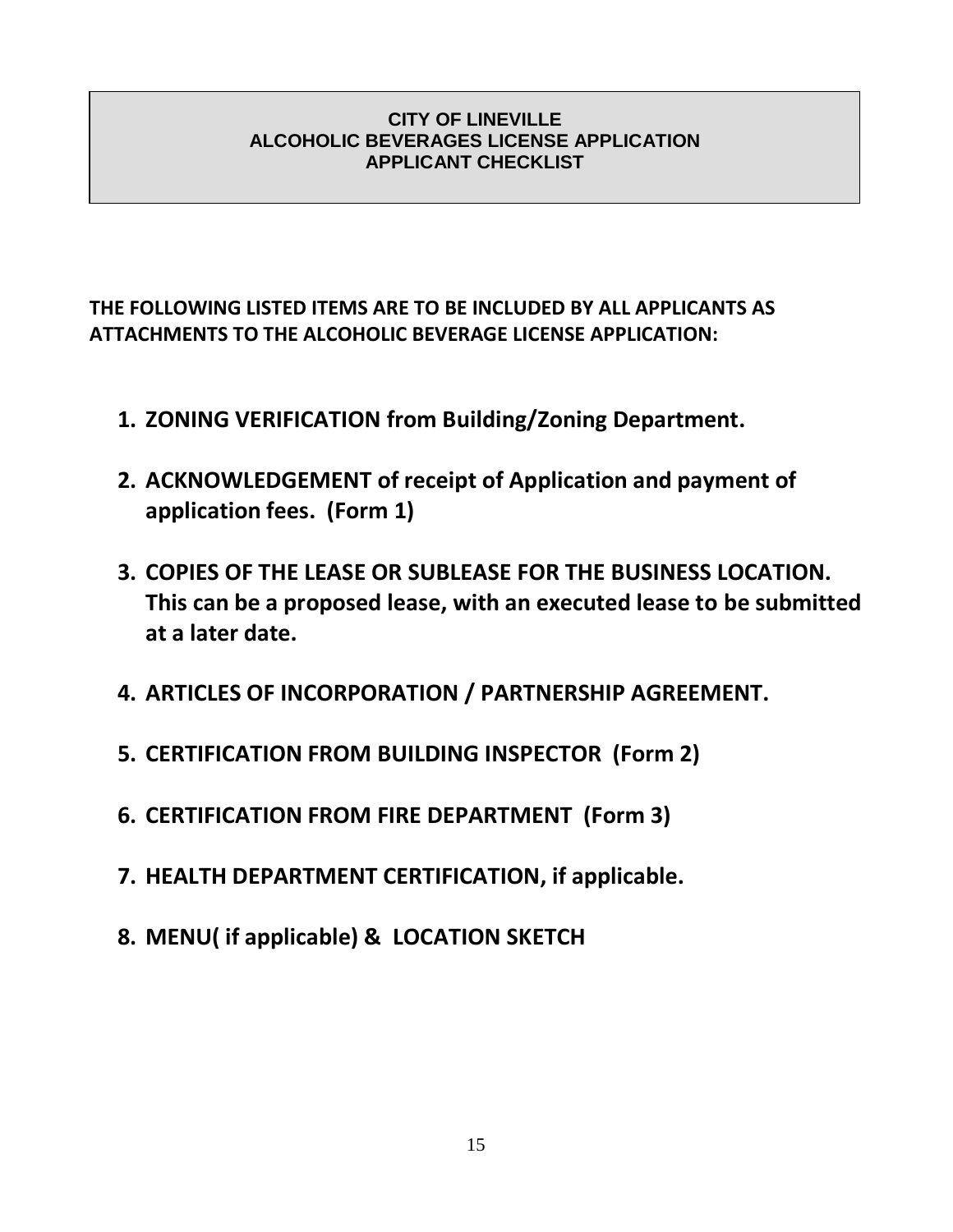## **CITY OF LINEVILLE, ALCOHOL BEVERAGE LICENSING**

# **ACKNOWLEDGEMENT**

# *By signing below, I certify that I have had the requirements of Ordinance No. \_\_\_\_\_\_\_\_\_\_\_\_\_, as amended, explained to me with reference to the \$150.00 filing fee.*

*I understand that if my application is denied, said application fees will not be refunded.*

**\_\_\_\_\_\_\_\_\_\_\_\_\_\_\_\_\_\_\_\_\_\_\_\_\_\_\_\_\_\_\_\_\_\_\_\_\_\_\_\_\_\_\_\_\_\_**

\_\_\_\_\_\_\_\_\_\_\_\_\_\_\_\_\_\_\_\_\_\_\_\_\_\_\_\_\_\_\_\_\_\_\_\_\_\_\_\_\_\_\_\_\_\_

\_\_\_\_\_\_\_\_\_\_\_\_\_\_\_\_\_\_\_\_\_\_\_\_\_\_\_\_\_\_\_\_\_\_\_\_\_\_\_\_\_\_\_\_\_\_

Proposed Licensee

Trade Name

City Clerk

Date: \_\_\_\_\_\_\_\_\_\_\_\_\_\_\_\_\_\_\_\_\_\_\_\_\_\_\_\_\_\_\_\_\_\_\_\_\_\_\_\_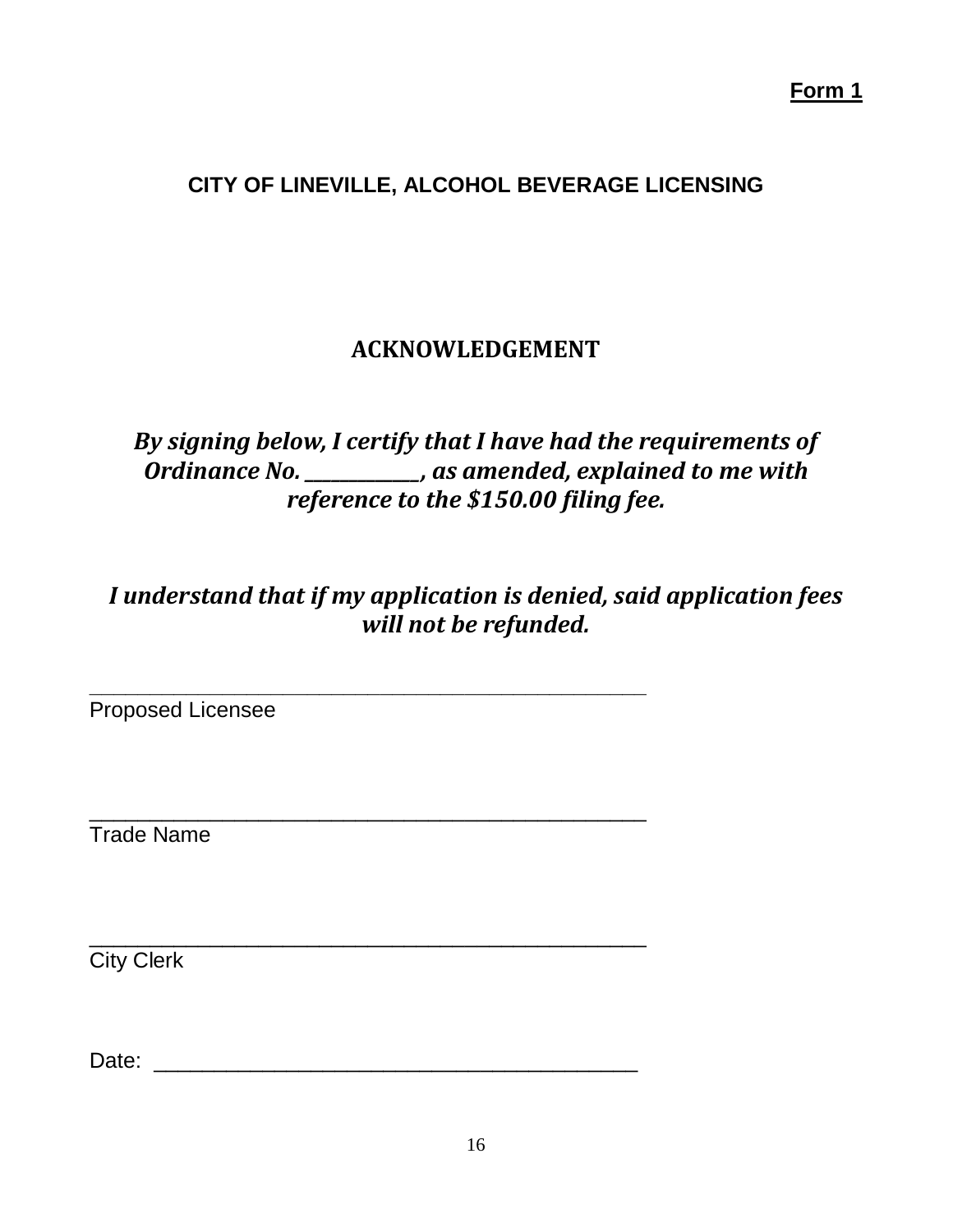**Form 2**

# **CITY OF LINEVILLE, ALCOHOL BEVERAGE LICENSING**

**Certification by City of Lineville Building Inspector**

**NOTE: No inspections will be performed until classification of liquor sales type has been Verified by the Alcohol Beverage Control (ABC) Board.**

**Date: \_\_\_\_\_\_\_\_\_\_\_\_\_\_\_\_\_\_\_\_\_**

| I hereby certify that                | <i>doing business</i>                    |
|--------------------------------------|------------------------------------------|
|                                      | does meet all requirements as prescribed |
| by the City of Lineville, to operate | in the City of Lineville.                |

**Building Inspector**

**\_\_\_\_\_\_\_\_\_\_\_\_\_\_\_\_\_\_\_\_\_\_\_\_\_\_\_\_\_\_\_\_\_\_\_\_\_\_\_\_\_\_\_\_\_\_\_\_\_\_\_\_\_\_\_\_\_\_\_\_\_\_\_\_\_\_\_\_\_\_\_\_\_\_\_**

**\_\_\_\_\_\_\_\_\_\_\_\_\_\_\_\_\_\_\_\_\_\_\_\_\_\_\_\_\_\_\_\_\_\_\_\_\_\_\_\_\_\_\_\_\_\_\_\_\_\_\_\_\_\_\_\_\_\_\_\_\_\_\_\_\_\_\_\_\_\_\_\_\_\_\_**

**\_\_\_\_\_\_\_\_\_\_\_\_\_\_\_\_\_\_\_\_\_\_\_\_\_\_\_\_\_\_\_\_\_\_\_\_\_\_\_\_\_\_\_\_\_\_\_\_\_\_\_\_\_\_\_\_\_\_\_\_\_\_\_\_\_\_\_\_\_\_\_\_\_\_\_**

**\_\_\_\_\_\_\_\_\_\_\_\_\_\_\_\_\_\_\_\_\_\_\_\_\_\_\_\_\_\_\_\_\_\_\_\_\_\_\_\_\_\_\_\_\_\_\_\_\_\_\_\_\_\_\_\_\_\_\_\_\_\_\_\_\_\_\_\_\_\_\_\_\_\_\_**

**\_\_\_\_\_\_\_\_\_\_\_\_\_\_\_\_\_\_\_\_\_\_\_\_\_\_\_\_\_\_\_\_\_\_\_\_\_\_\_\_\_\_\_\_\_\_\_\_\_\_\_\_\_\_\_\_\_\_\_\_\_\_\_\_\_\_\_\_\_\_\_\_\_\_\_**

**\_\_\_\_\_\_\_\_\_\_\_\_\_\_\_\_\_\_\_\_\_\_\_\_\_\_\_\_\_\_\_\_\_\_\_\_\_\_\_\_\_\_\_\_\_**

**Notes: \_\_\_\_\_\_\_\_\_\_\_\_\_\_\_\_\_\_\_\_\_\_\_\_\_\_\_\_\_\_\_\_\_\_\_\_\_\_\_\_\_\_\_\_\_\_\_\_\_\_\_\_\_\_\_\_\_\_\_\_\_\_\_\_\_\_\_\_\_\_\_\_\_\_\_**